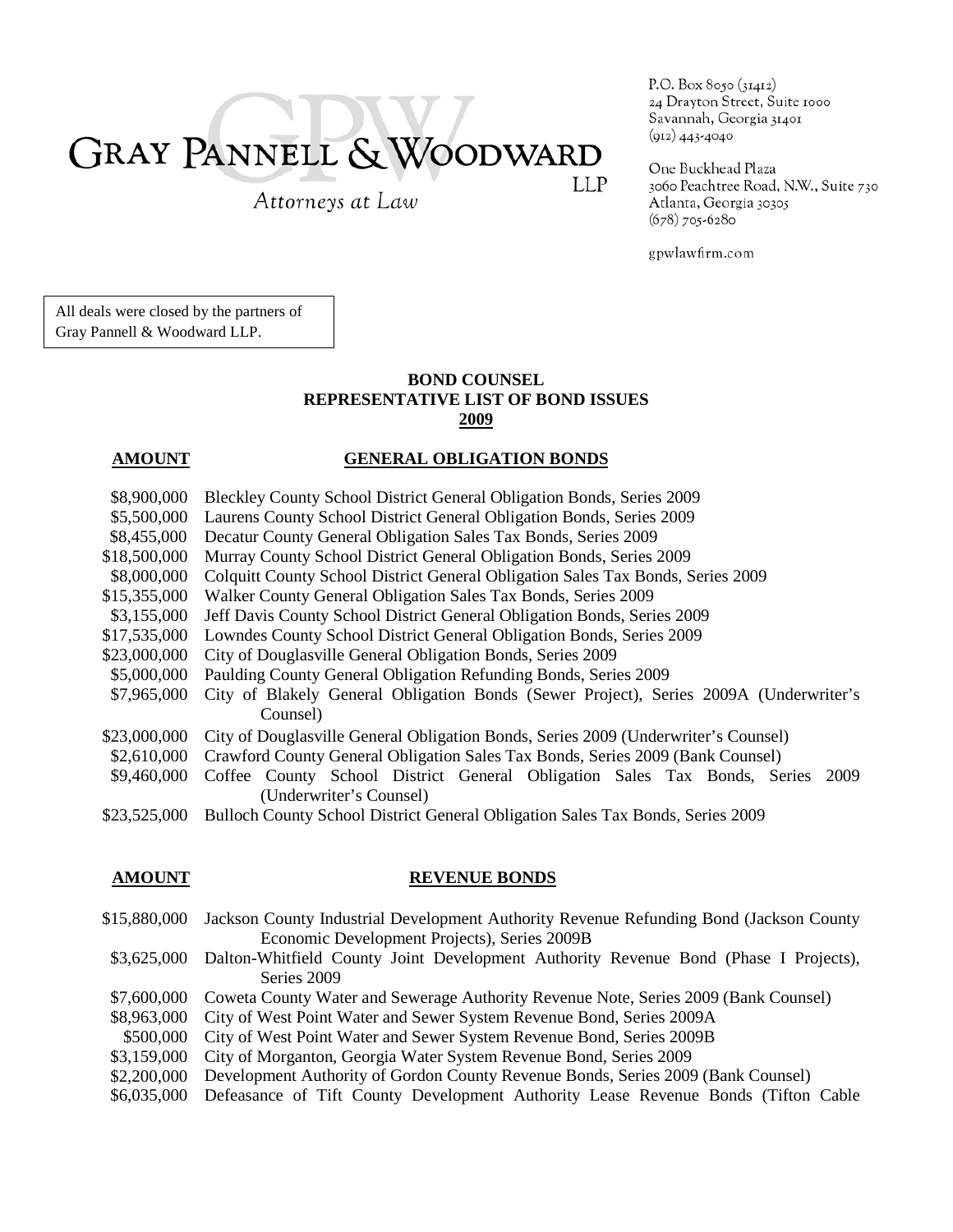|              | Television Project), Series 2006A and the Tift County Development Authority Taxable                                                    |
|--------------|----------------------------------------------------------------------------------------------------------------------------------------|
|              | Lease Revenue Bonds (Tifton Cable Television Project), Series 2006B                                                                    |
|              | Georgia Ports Authority ("GPA") Revenue Bonds Substitute Letters of Credit                                                             |
| \$2,700,000  | GPA (Colonel's Island Terminal Project), Series 1996A                                                                                  |
| \$3,900,000  | GPA (Colonel's Island Terminal Project), Series 2002                                                                                   |
| \$3,960,000  | GPA (Colonel's Island Terminal Project), Series 2003                                                                                   |
| \$10,260,000 | GPA (Garden City Terminal Project), Series 2006                                                                                        |
|              |                                                                                                                                        |
| \$34,055,000 | GPA (Garden City Terminal Project), Series 2007                                                                                        |
| \$17,755,000 | Paulding County Water and Sewerage Revenue Refunding Bonds, Series 2009A                                                               |
| \$5,725,000  | Savannah Economic Development Authority Revenue Bonds (Saint Andrews School Project),<br>Series 2008 (2009 Conversion of Bank Rate)    |
|              | Liberty County Industrial Authority Refunding Revenue Bonds (Millennium Realty Project),                                               |
| \$1,940,000  | Series 2005 (Conversion to Bank Rate)                                                                                                  |
| \$25,050,000 | Jackson County Industrial Development Authority Revenue Refunding Bond (Jackson County<br>Economic Development Projects), Series 2009A |
| \$5,440,000  | South Georgia Governmental Services Authority Revenue Bonds (City of Moultrie Water and                                                |
|              | Sewer Refunding Project), Series 2009                                                                                                  |
| \$9,000,000  | Oconee County Industrial Development Authority Revenue Bond (Athens Academy, Inc.<br>Project), Series 2009                             |
| \$12,725,000 | City of Savannah Water & Sewer Refunding Revenue Bonds, Series 2009A                                                                   |
| \$16,175,000 | City of Savannah Water & Sewer Improvement Revenue Bonds, Taxable-Build America                                                        |
|              | Bonds-Direct Payment, Series 2009B                                                                                                     |
| \$16,845,000 | Downtown Savannah Authority Refunding Revenue Bonds (City of Savannah Stormwater                                                       |
|              | Capital Improvement Project), Series 2009A                                                                                             |
| \$20,155,000 | Downtown Savannah Authority Capital Improvement Revenue Bonds (City of Savannah                                                        |
|              | Project), Taxable-Build America Bonds-Direct Payment, Series 2009B                                                                     |
| \$12,315,000 | Resource Recovery Development Authority for the City of Savannah Refunding Revenue                                                     |
|              | Bonds (City of Savannah Projects), Series 2009                                                                                         |
| \$2,400,000  | Downtown Savannah Authority Revenue Bonds (Chatham County-Union Mission Project),                                                      |
|              | Series 2009                                                                                                                            |
| \$13,000,000 | Brunswick-Glynn County Joint Water and Sewer Commission Revenue Bonds (Glynn County                                                    |
|              | Wastewater Improvement Project), Series 2009A                                                                                          |
| \$1,340,000  | City of Arlington Water and Sewer System Revenue Bond, Series 2009                                                                     |
| \$11,900,000 | St. Peters Parish/Jasper County (South Carolina) Public Facilities Corporation Installment                                             |
|              | Purchase Revenue Bond Anticipation Notes (County Office Building Projects), Series                                                     |
|              | B of 2009 (Underwriter's Counsel)                                                                                                      |
| \$15,345,000 | Meriwether County Water and Sewerage Authority Water and Sewerage Revenue Bonds,                                                       |
|              | Series 2009                                                                                                                            |
|              |                                                                                                                                        |
| \$11,500,000 | Macon-Bibb County Industrial Authority Adjustable Mode Refunding and Improvement                                                       |
|              | Revenue Bonds (Bass Pro and Sofkee Park Projects), Series 2009                                                                         |
| \$6,240,000  | Macon-Bibb County Urban Development Authority Revenue Bonds (Bibb County Public                                                        |
|              | Projects), Series 2009                                                                                                                 |
| \$17,995,000 | Macon Water Authority (Georgia) Tax Exempt Adjustable Mode Water and Sewer Refunding                                                   |
|              | Revenue Bonds, Series 2009                                                                                                             |
| \$3,870,000  | Urban Redevelopment Agency of the City of Lovejoy, Georgia Revenue Bond (City of                                                       |
|              | Lovejoy, Georgia Project), Series 2009A (Bank Counsel)                                                                                 |
|              |                                                                                                                                        |
| \$33,500,000 | Joint Development Authority of Winder-Barrow County Taxable Revenue Bonds (Chico's                                                     |
|              | Distribution Services, LLC), Series 2009                                                                                               |
| \$20,785,000 | Liberty County Public Facilities Authority Revenue Bonds (Justice Center Project),                                                     |
|              | Series 2009                                                                                                                            |
| \$31,925,000 | Savannah Economic Development Authority Revenue Bonds (AASU Windward Commons,                                                          |